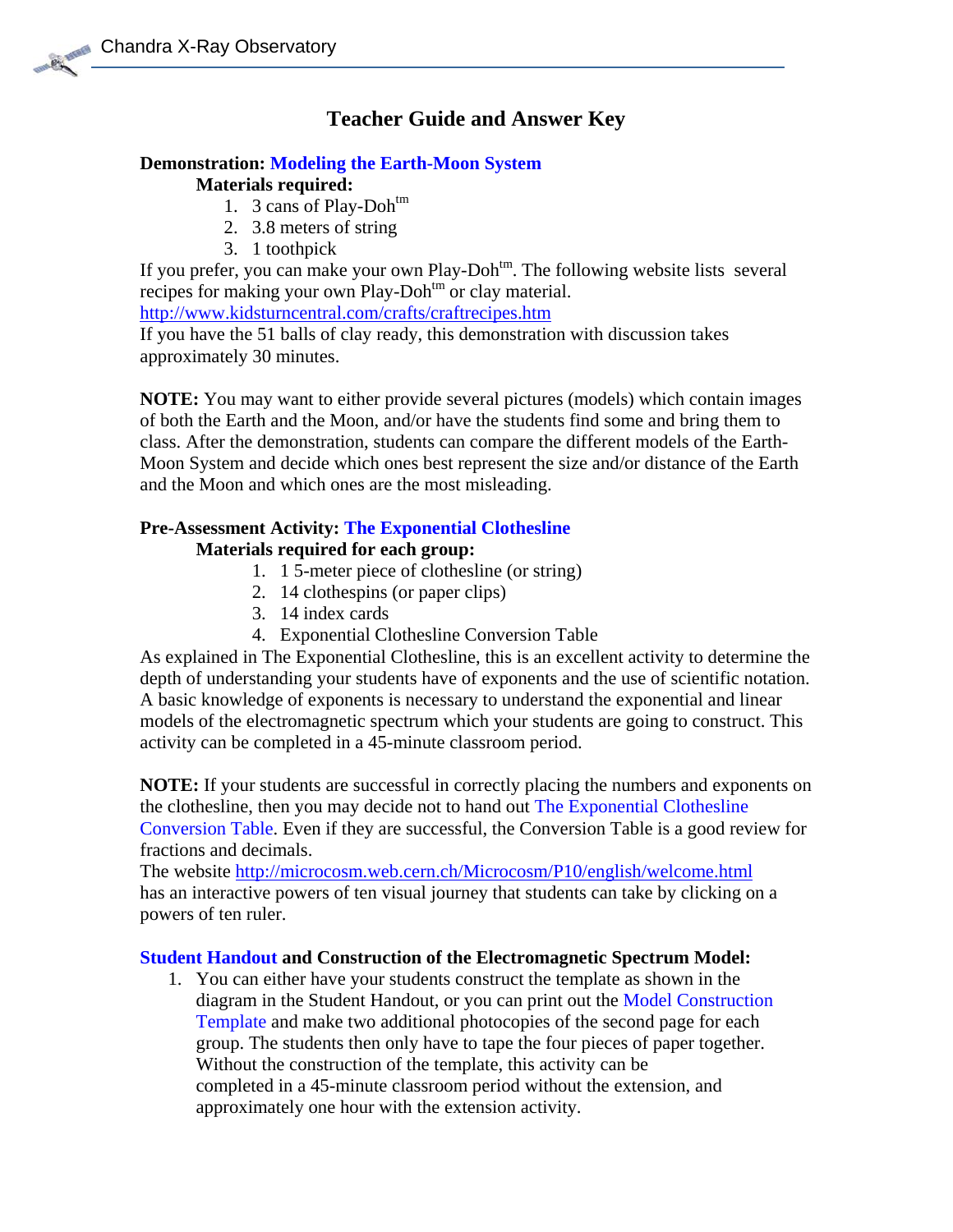Chandra X-Ray Observatory

2. The students mark off 24 2-cm intervals on the top line of their model and label them as indicated in the directions. They transfer the frequencies for the individual bandwidths in the Frequency Range Table onto this line and label each bandwidth. They should label the entire visible bandwidth of the spectrum, not each individual color within the visible band of the spectrum. They will now have bandwidths that mirror the apparent size of the bandwidths shown on the image at the top of the student handout. The image is an exponential model poster like the one the students just constructed. The poster is free. The information to order the poster is located at: [http://www.tufts.edu/as/wright\\_center/svl/posters/posts.html](http://www.tufts.edu/as/wright_center/svl/posters/posts.html)

**NOTE:** When the students mark a location on the model such as  $5.6 \times 10^{14}$ , they will probably place the mark halfway within the frequency range for  $10^{14}$ . This is incorrect. Since this is an exponential model, 5 is actually more than halfway within the frequency range. Whether you bring this to the attention of your students depends upon their level of mathematical understanding.

3. The students convert the different frequencies for each of the EMR Bands in the Frequency Range Conversion Table to the same frequency,  $10^{14}$ . A tutorial for converting exponents is included with the student handout if you decide to include it with the handout. The table below contains the correct conversions.

| <b>EMR Bands</b>     | 10 <sup>14</sup> Conversions<br>(Hertz)  |
|----------------------|------------------------------------------|
| Radio &<br>Microwave | Near 0 to 0.030 X $10^{14}$              |
| <b>Infrared</b>      | $0.03 \times 10^{14}$ to 4.6 x $10^{14}$ |
| Visible              | 4.6 x $10^{14}$ to 7.5 x $10^{14}$       |
| Red                  | 4.6 x $10^{14}$ to 5.1 x $10^{14}$       |
| Orange               | 5.1 x $10^{14}$ to 5.6 x $10^{14}$       |
| Yellow               | 5.6 x $10^{14}$ to 6.1 x $10^{14}$       |
| Green                | 6.1 x $10^{14}$ to 6.5 x $10^{14}$       |
| Blue                 | 6.5 x $10^{14}$ to 7.0 x $10^{14}$       |
| Violet               | 7.0 x $10^{14}$ to 7.5 x $10^{14}$       |
| Ultraviolet          | 7.5 x $10^{14}$ to 600 x $10^{14}$       |
| $X$ -ray             | 600 x $10^{14}$ to 1,000,000 X $10^{14}$ |
| Gamma Ray            | 1,000,000 X $10^{14}$ to Infinity        |

#### **Frequency Range Conversion Table Answer Key**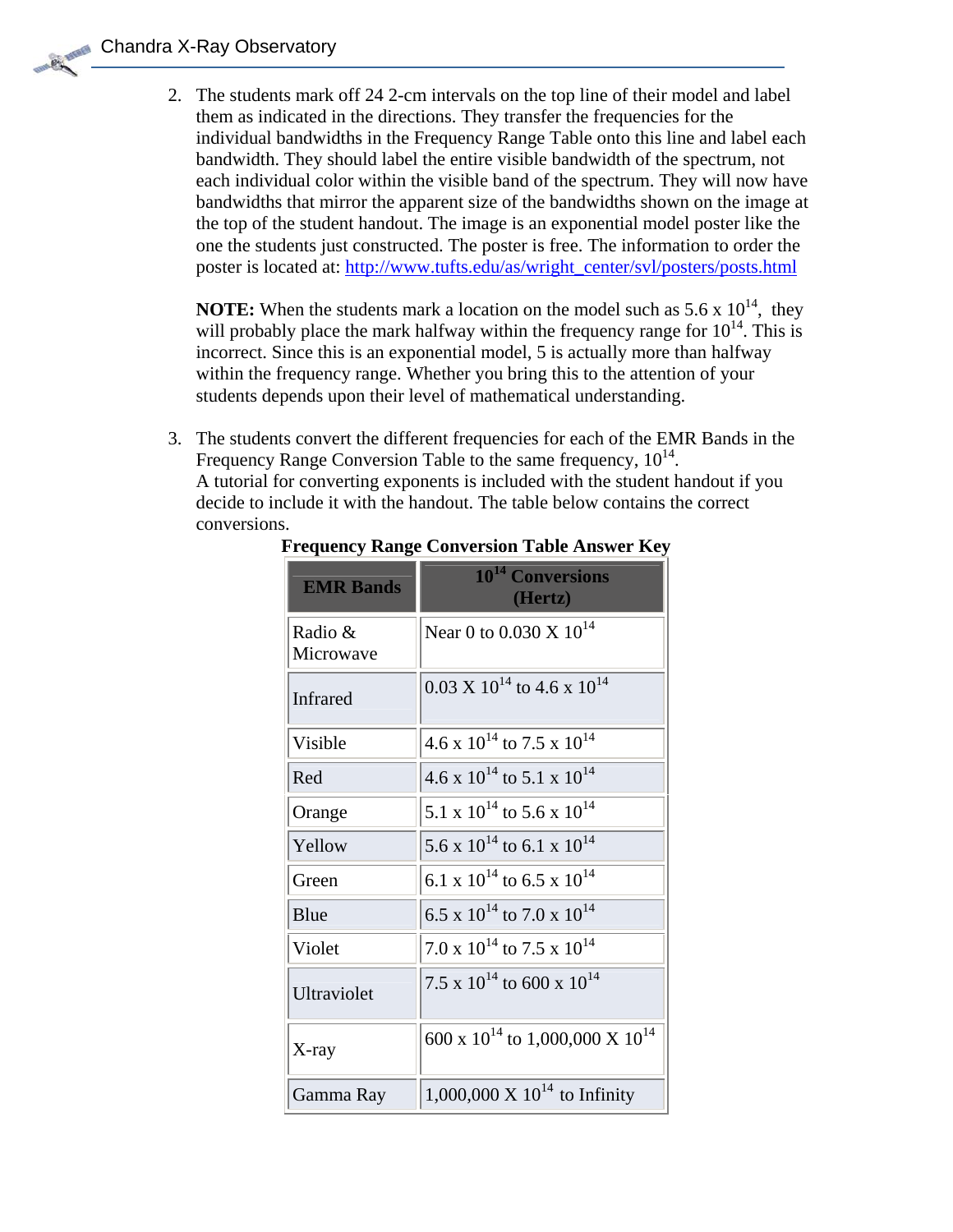**NOTE:** If your students have not yet encountered converting exponents, you may want to give them the completed table above and simply have them plot them on the model. This activity is about models and they can compare and contrast different models without performing the mathematics. The following URL contains basic information on exponents and a worksheet with answer key for additional practice:<http://www.ieer.org/clssroom/scinote.html>

- 4. 7. The scale for the linear model is  $10^{14}$  Hz = 10 cm; the frequencies plotted on the exponential scale result in the following distances from the beginning of the scale:
	- ∗ Radio & Microwave 0.3 cm or 3 mm
	- ∗ Infrared 46 cm
	- ∗ Visible
	- ∗ Red 46 to 51 cm
	- ∗ Orange 51 to 56 cm
	- ∗ Yellow 56 to 61 cm
	- ∗ Green 61 to 65 cm
	- ∗ Blue 65 to 70 cm
	- ∗ Violet -70 to 75 cm
	- ∗ Ultraviolet 6000 cm or 60 m
	- $\textbf{x}$  X-ray 10,000,000 cm = 100,000 m = 100 km
	- Gamma Ray –100 km X  $10^{14}$  to infinity

NOTE: The students will easily plot the radio/microwave, infrared, and visible bandwidths of the spectrum. They will not start to encounter difficulties until th ey start to notice that they will not be able to fit the ultraviolet bandwidth on their model. The UV band is actually 60 meters in width. If you want the students to experience the length of the UV band relative to the lower frequency bands they have plotted, have string available for them to measure and stretch out for 60 meters. The X-ray band is 100 kilometers in length; have some local maps and state highway maps available so the students can locate towns that are 100 kilometers away from their school. If you have internet access the students can go to Yahoo Maps and download a map centered on their school.

8. The linear model displays some surprising results compared to the exponential models that are shown in textbooks and on posters. In this model, for example, the understanding why it is important to study all the electromagnetic emissions from textbook, or even fit on a very long poster. Someone may ask why not have a Frequency is what astrophysicists are most interested in because it is related to radio bandwidth is extremely small, and the visible bandwidth is also small compared to the high energy bandwidths - the high energy bandwidths are huge. This is not a "better" model, it is a difference model. This model is useful in a star, supernova remnant, or galaxy. Studying a deep sky object in only one bandwidth does not give a complete picture of the object – anymore than studying just one system within the human body gives a complete picture of how the human body functions. However, this model cannot fit on a page within a model that plots the wavelengths of the bandwidths instead of frequency.